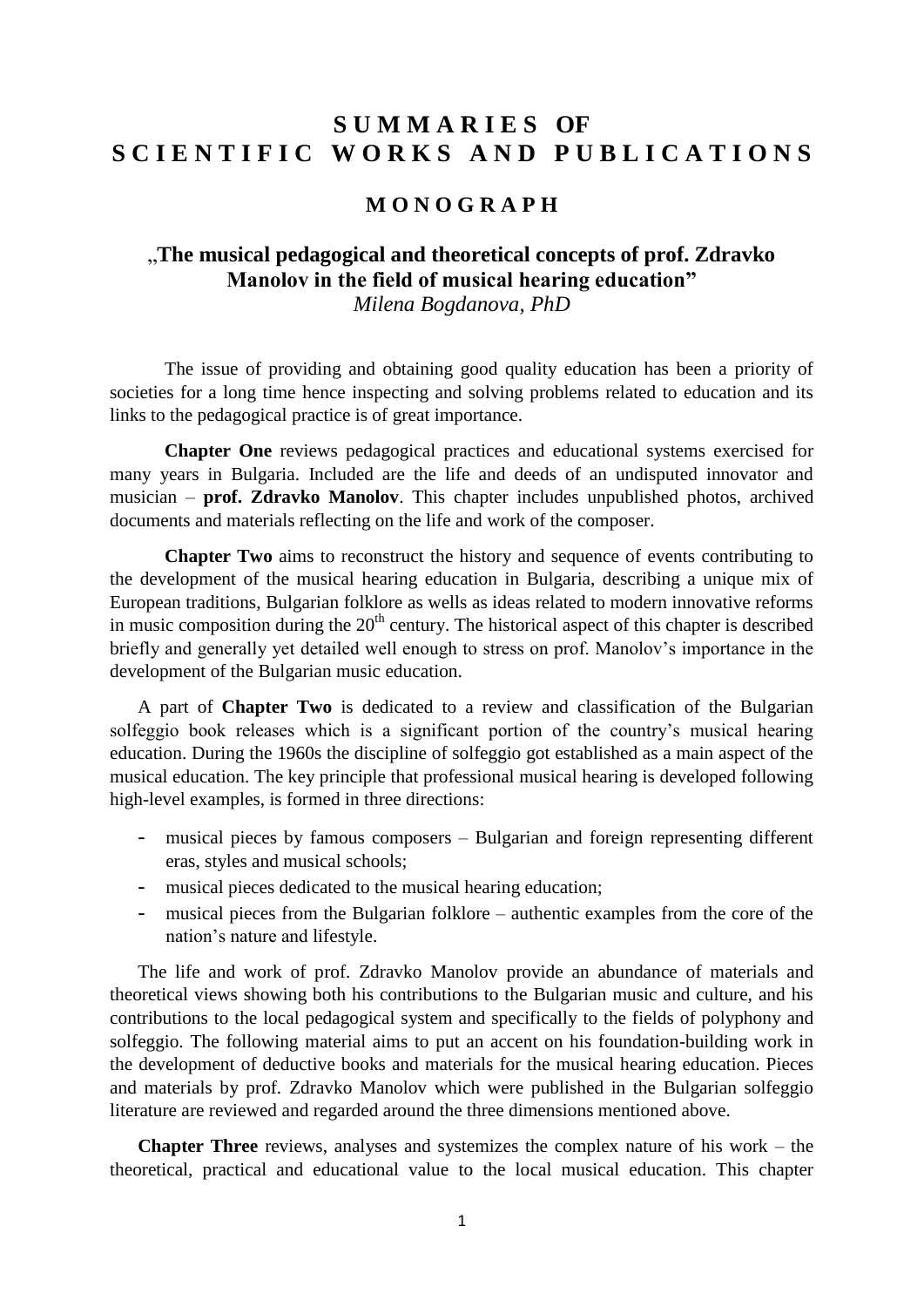descries a collection of psychological techniques and variations in the musical hearing development. While reviewing and analyzing prof. Zdravko Manolov's work, this book includes various examples, techniques and methodologies which makes it a form of an educational material on musical hearing aid itself.

### **As Appendix:**

- *-* Never before published archives by prof. Zdravko Manolov
- *-* A detailed description of: existing handwritten materials (some discovered by myself during the development of this work), published materials, theoretical research and educational methodologies displaying prof. Zdravko Manolov's vision and pedagogical activity.

#### **In conclusion:**

The unusually deep knowledge of musical development from previous eras as well as the strong influence of the  $20<sup>th</sup>$  century's musical atmosphere, allow prof. Zdravko Manolov to develop deductive examples which brightly show another side of the musical education and its specific spiritual expressions. While relying on established foundations in the music theory from folklore and historical methodologies and also researching new techniques and ways to influence students, prof. Zdravko Manolov becomes a pioneer of musical hearing education innovation by building a bridge between the old and the new. By applying theory into practice, his methodologies lead to the development of specific techniques suiting the individual and the study's requirements and goals thus becoming a strong tool in musical education in general.

After the thorough research and inspection of prof. Zdravko Manolov's published and unpublished literature, **the hypothesis motivating this material was confirmed** – *all his work is an excellent tool for the development of professional musical hearing.*

# **S C I E N T I F I C P U B L I C A T I O N S**

## *1. "Reflection in the Elementary Music Ear Training"*

This article discusses an issue, concerning musical theory and in particular music pedagogy. As working, the terms reflection and reflection activity were used and their positive practical application was indicated. This, of course, leads to didactics. It was proposed as an attempt for psychological practical and applied analysis of a specific education practice – solfegging with piano self-accompaniment. The author of this article is motivated by the concept of pointing new aspects to the work forms and methods for the music ear education in the solfege training.

# 2. "The theory-methodical contributions of prof. Asen Diamandiev regarding the *formation and development of metro-rhytmic sense"*

This article regards one aspect of the theory-methodical and pedagogical methods in the learning course for musical hearing, which prof. Diamandiev introduced and established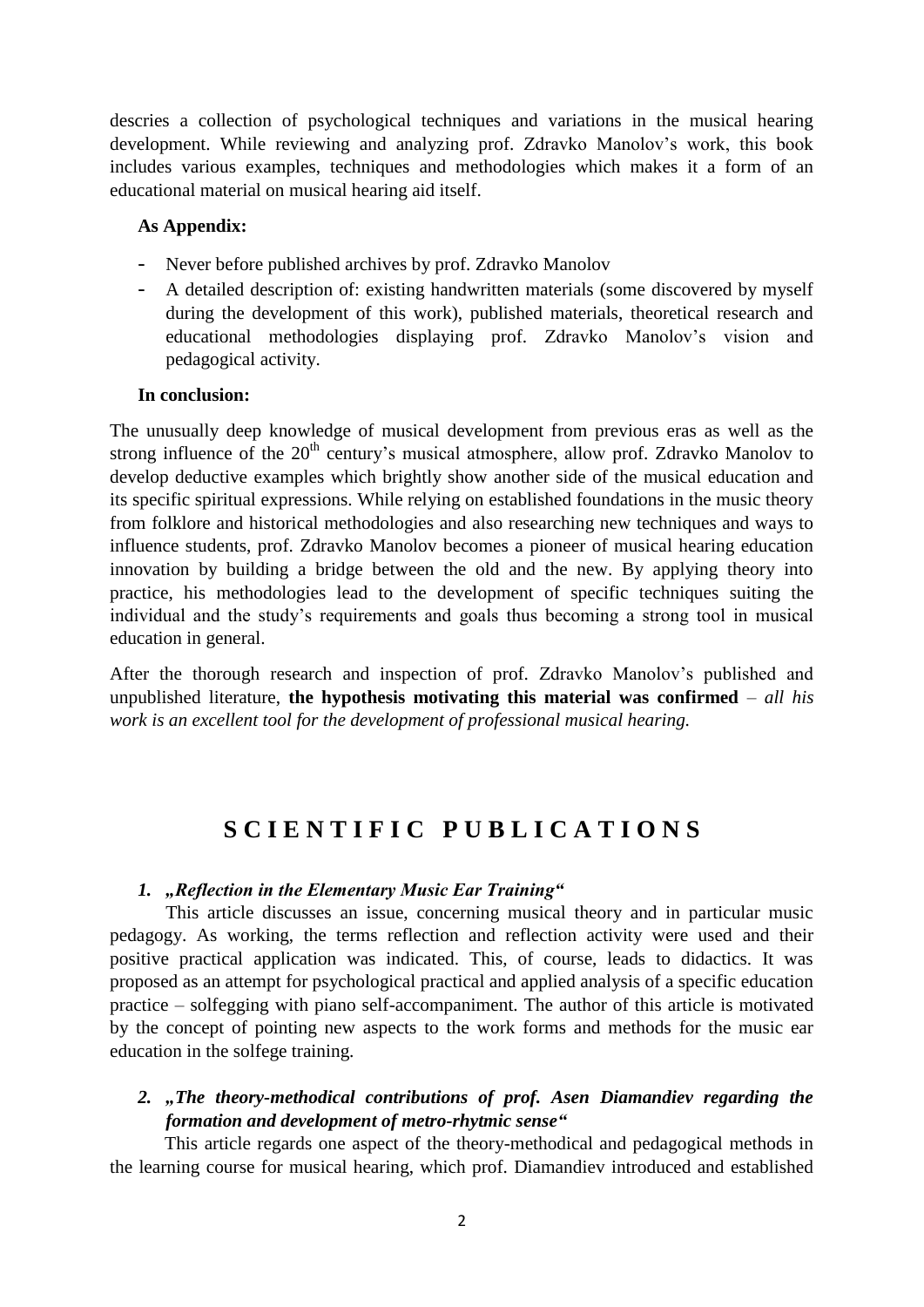in the Bulgarian solfeggio education system. The highlighted issue – formation and development of the metro-rhythmic sense, is tracked throughout the theoretical and practical papers written by prof. Diamandiev, in which he has revealed a number of his ideas and methodologies in terms of teaching.

## *3. "The birth of musical intonation"*

Hindsight is always beneficial, because only by looking into the different historic layers of the emerging and evolution of a certain occurrence can we fully understand its nature. This paper draws the attention to the process of the forming of musical intonating  $- a$ skill related to one's ability to perceive and recreate the world in the form of art. This work goes through the development of the musical intonating which proceeds to partly grow into solfeggio – a story related to the general spiritual and cultural development of the human race.

#### *4. "The origin of staff notation"*

Looking back at the history and evolution of any entity is very productive because answering the questions When, Where and How can help us understand "Where we are" now. The phenomenon, to which I bring these reflections, the presented theoretical statements and comments, are designed to systematize answers for the origin and the preconditions for the appearance of staff notation, as well as the related contribution of one of the most celebrated musical scholars of the Middle Ages Guido of Arezzo.

# *5. "The music theory discipline "Methods and psycho-techniques for musical hearing development" in the environment of today's educational reforms"*

This report attempts to describe the creation and content of a teaching programme as well as the pedagogical aspect of the musical theory discipline. It is presented as resulting from the needs of the freshly introduced educational reforms, however, incorporating its methods without ignoring already established and proven procedures, practices and sources.

# *6. "Synthesis of separately taken Voices - psychological aptitude in the development of music memory and sense of polyphony"*

This article discusses an issue, concerning the music theory and in particular music ear pedagogy. As working, the term psychological aptitude is used. The specific activity was analyzed and its positive application and practical value in the development of the sense of polyphony and musical memory was indicated. This, of course, leads to didactics. It was proposed as an attempt for psychological practical and applied analysis of a specific education practice – synthesizing of separately perceived voices. The author of this article is motivated by the concept of pointing new aspects to the work forms and methods for the music ear education in the solfege training.

# *7. "The musical pedagogical and theoretical concepts developed by prof. Zdravko Manolov for for the development of the musical hearing education in Bulgaria"*

A look back is always useful because the history points out when, where and how events occurred in order for us to understand where we are now. More specifically, I relate these thoughts to the creation and development of the Bulgarian solfeggio teaching. This work provides a summary of the main characteristics of the more in-depth concepts in the musical hearing education in Bulgaria from the beginning of the  $20<sup>th</sup>$  century. It explores ideas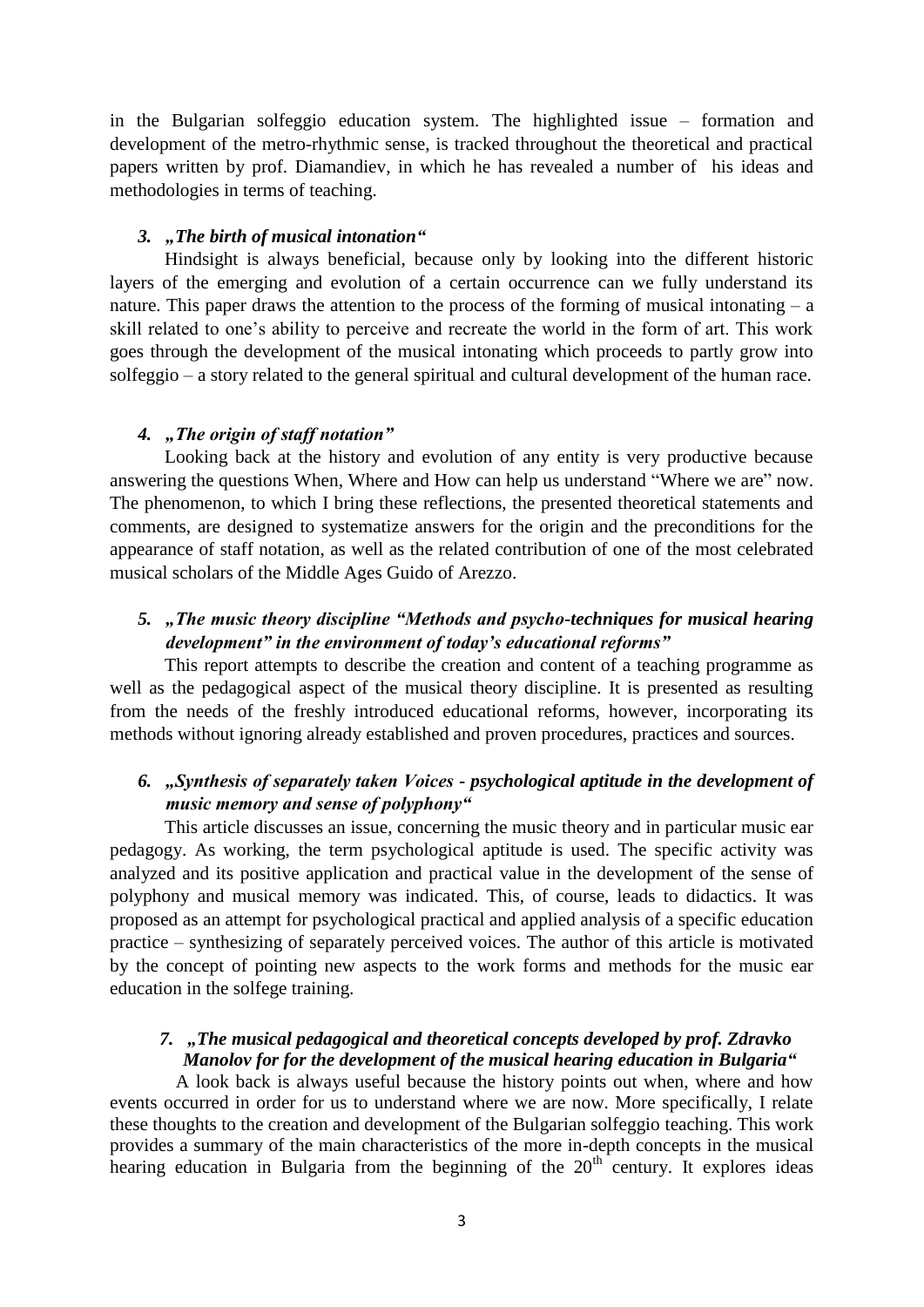developed by Dobri Hristov and Boris Trichkov – the first Bulgarian musicians who turn their concepts into methodical principles for developing the musical hearing skills. Kamen Popdimitrov is considered the father of the discipline and he believed that absolute pitch is in the roots of developing good musical hearing. The next part provides information on Ivan Peev who proposed the idea of the mode and the tonality being essential to the process. A short summary of Asen Diamandiev's work is included, which has undoubtedly left its mark in all areas of the musical teaching methods and musical education. The paper also speaks about the views of some Bulgarian pedagogues on the complex structure of the musical hearing suggesting various issues in the process of its development. It emphasises the need for a solid theoretical and methodical training. The main purpose of the next chapter is to provide a reconstruction of the history line of the musical hearing education in Bulgaria. The reconstruction is not meant to be of complete historical value but is detailed and specified around the work and contribution of prof. Zdravko Manolov. The well-established concept for development of musical hearing based on highly artistic musical models is actively present in all of prof. Manolov's work. In Bulgaria, this concept is developed in two different aspects:

– the creation of solfeggio literature containing parts of artistic pieces by famous composers (Bulgarian and foreign, from different eras, styles and schools) and – the creation of literature containing again artistic pieces but written specifically for the purpose of developing musical hearing. Prof. Zdravko Manolov's contribution is valuable in both approaches. This paper is part of a detailed research, which analyses, systemizes and summarizes Prof. Manolov's contributions and their complex theoretical and practical educational meaning for the musical hearing development.

### *8. "Visualisation – a key principle for structuring solfedgio lessons in the pre-school stage of the musical hearing education"*

The factor musical education has been affected in the Hellenism, in the works of Aristocene, Claudius Ptolemy, Aristides Quintilianus. The latter (III c. BC), in his book "About Music," writes about how important for children is to study music and singing in order to be prepared for later studies of other sciences and "proper thinking". This proves the centuries-long continuous interest and the importance of the musical education issues as well as the resulting challenges that it faces. Music, which is very close to the emotional nature of children stimulates and develops their mental and physical abilities. Musical education enriches both the perceptions of the overall diversity of the external manifestations of reality, as well as those signs of the reality that cannot be revealed by themselves, which on the one hand awakens imagination and, on the other, stimulates thought processes. This justifies the organization of national and international forums dealing with the issues, affecting both the educational needs of the learners and innovative teaching methods, discussing alternative resources to improve the quality of musical theoretical training of the music teachers. The objectives set by the specialists in this field are aimed at finding and implementing optimally good and useful practices for children's music development. The following statement, which is part of an expanded study, is in the spirit of these directives, driven by the rapidly changing realities in the modern world. It is motivated by the clear need to seek and apply new, modern pedagogical technologies, by the development and dissemination of effective pedagogical practices to optimize education, in particular music education. Its main purpose is to clarify the learning principles in the structure of the solfege lesson, which determines a high degree of development of the musical hearing, while preserving the specifics of the processes, depending on the age characteristics, in particular those at the earliest, pre-school age. Emphasis is placed on the visibility as a key principle in the process of early musical hearing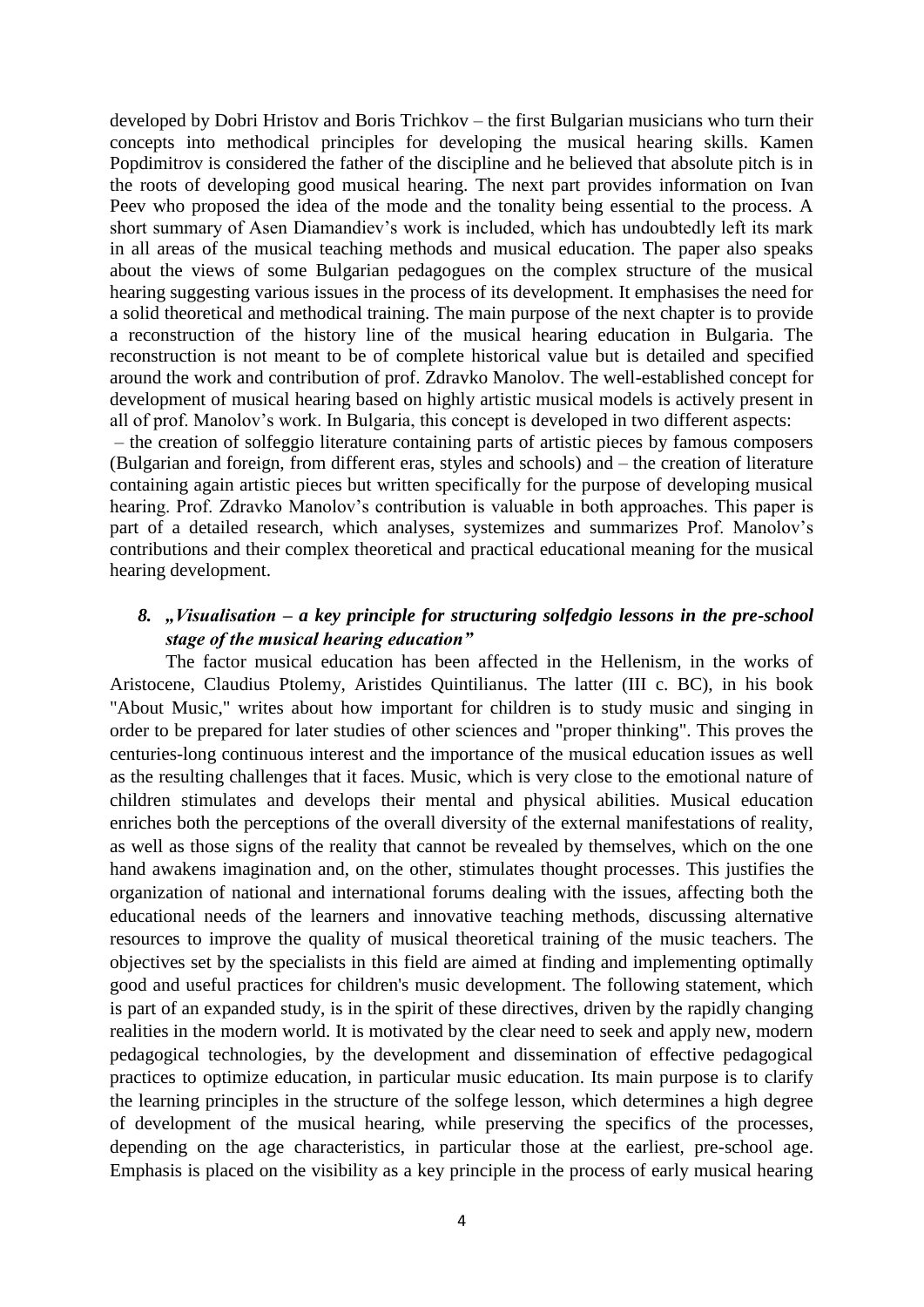training. A comprehensive approach is applied in the study, i.e. the use of the visibility in the process of developing the musical hearing is examined in unison with the overall development of the child. Various methods that involve direct contact with children are used - observation, experiment, modeling, studying children's creativity.

#### *9. "Sequence in the music ear training"*

Musical hearing is a complex analytics-synthetical process. The professional hearing of a musician is a mixture of psychological and intellectual skills which ensure the successful participation in musical activities. All meaningful concepts including the frequency ratios and mode relationships, timbre affiliation, metric organization and rhythmic sequence, dynamic shades, harmonies resources and processes, polyphonic techniques and forms, [the structure of](http://journals.sagepub.com/doi/abs/10.1177/1473871616655468)  [musical compositions](http://journals.sagepub.com/doi/abs/10.1177/1473871616655468) are successfully perceived and conceived thanks to professional hearing. Professional hearing is the ability to store musical information needed for performing various musical activities as well as the ability to reproduce that information in singing or playing an instrument. The problems related to the development of professional musical hearing as well as the musical abilities are subject of the practical and theoretical discipline of solfeggio. During the training course, the development of that skill needed not only for the specific musical tasks but for the overall musical thinking approach applied in the practice of every professional musician, is focused on and thoroughly examined. The aim of the author of the following paper is finding, exploring and practically implementing (often experimentally) innovative methods for teaching, psychological techniques and the related forms of work, providing optimal solutions to the psychological and cognitive problems in the development of musical hearing and abilities. The term "psychotechnique" is well clarified in the analysis of the practice – ["Synthesis of](https://www.academia.edu/36976391/Synthesis_of_separately_taken_Voices_-_psychological_aptitude_in_the_development_of_music_memory_and_sense_of_polyphony_%D0%A1%D0%B8%D0%BD%D1%82%D0%B5%D0%B7%D0%B8%D1%80%D0%B0%D0%BD%D0%B5_%D0%BD%D0%B0_%D0%BE%D1%82%D0%B4%D0%B5%D0%BB%D0%BD%D0%BE_%D0%B2%D1%8A%D0%B7%D0%BF%D1%80%D0%B8%D0%B5%D1%82%D0%B8_%D0%B3%D0%BB%D0%B0%D1%81%D0%BE%D0%B2%D0%B5_-_%D0%BF%D1%81%D0%B8%D1%85%D0%BE%D1%82%D0%B5%D1%85%D0%BD%D0%B8%D0%BA%D0%B0_%D0%B2_%D1%80%D0%B0%D0%B7%D0%B2%D0%B8%D1%82%D0%B8%D0%B5%D1%82%D0%BE_%D0%BD%D0%B0_%D0%BC%D1%83%D0%B7%D0%B8%D0%BA%D0%B0%D0%BB%D0%BD%D0%B0%D1%82%D0%B0_%D0%BF%D0%B0%D0%BC%D0%B5%D1%82_%D0%B8_%D0%BD%D0%B0_%D1%83%D1%81%D0%B5%D1%82%D0%B0_%D0%B7%D0%B0_%D0%BC%D0%BD%D0%BE%D0%B3%D0%BE%D0%B3%D0%BB%D0%B0%D1%81%D0%B8%D0%B5.docx) separately taken Voices" (Bogdanova M., "Synthesis of separately taken Voices - [psychological aptitude in the development of music memory and](https://www.academia.edu/36976391/Synthesis_of_separately_taken_Voices_-_psychological_aptitude_in_the_development_of_music_memory_and_sense_of_polyphony_%D0%A1%D0%B8%D0%BD%D1%82%D0%B5%D0%B7%D0%B8%D1%80%D0%B0%D0%BD%D0%B5_%D0%BD%D0%B0_%D0%BE%D1%82%D0%B4%D0%B5%D0%BB%D0%BD%D0%BE_%D0%B2%D1%8A%D0%B7%D0%BF%D1%80%D0%B8%D0%B5%D1%82%D0%B8_%D0%B3%D0%BB%D0%B0%D1%81%D0%BE%D0%B2%D0%B5_-_%D0%BF%D1%81%D0%B8%D1%85%D0%BE%D1%82%D0%B5%D1%85%D0%BD%D0%B8%D0%BA%D0%B0_%D0%B2_%D1%80%D0%B0%D0%B7%D0%B2%D0%B8%D1%82%D0%B8%D0%B5%D1%82%D0%BE_%D0%BD%D0%B0_%D0%BC%D1%83%D0%B7%D0%B8%D0%BA%D0%B0%D0%BB%D0%BD%D0%B0%D1%82%D0%B0_%D0%BF%D0%B0%D0%BC%D0%B5%D1%82_%D0%B8_%D0%BD%D0%B0_%D1%83%D1%81%D0%B5%D1%82%D0%B0_%D0%B7%D0%B0_%D0%BC%D0%BD%D0%BE%D0%B3%D0%BE%D0%B3%D0%BB%D0%B0%D1%81%D0%B8%D0%B5.docx)  [sense of polyphony"](https://www.academia.edu/36976391/Synthesis_of_separately_taken_Voices_-_psychological_aptitude_in_the_development_of_music_memory_and_sense_of_polyphony_%D0%A1%D0%B8%D0%BD%D1%82%D0%B5%D0%B7%D0%B8%D1%80%D0%B0%D0%BD%D0%B5_%D0%BD%D0%B0_%D0%BE%D1%82%D0%B4%D0%B5%D0%BB%D0%BD%D0%BE_%D0%B2%D1%8A%D0%B7%D0%BF%D1%80%D0%B8%D0%B5%D1%82%D0%B8_%D0%B3%D0%BB%D0%B0%D1%81%D0%BE%D0%B2%D0%B5_-_%D0%BF%D1%81%D0%B8%D1%85%D0%BE%D1%82%D0%B5%D1%85%D0%BD%D0%B8%D0%BA%D0%B0_%D0%B2_%D1%80%D0%B0%D0%B7%D0%B2%D0%B8%D1%82%D0%B8%D0%B5%D1%82%D0%BE_%D0%BD%D0%B0_%D0%BC%D1%83%D0%B7%D0%B8%D0%BA%D0%B0%D0%BB%D0%BD%D0%B0%D1%82%D0%B0_%D0%BF%D0%B0%D0%BC%D0%B5%D1%82_%D0%B8_%D0%BD%D0%B0_%D1%83%D1%81%D0%B5%D1%82%D0%B0_%D0%B7%D0%B0_%D0%BC%D0%BD%D0%BE%D0%B3%D0%BE%D0%B3%D0%BB%D0%B0%D1%81%D0%B8%D0%B5.docx), Collection of papers from the international scientific conference "Science, education, art innovations", Academy of Music, Dance and Fine Arts, Plovdiv, 2018). For the development of the complex process - musical memory, the specific characteristics of the psychotechnics are studied - "Solfeggio with piano accompaniment", determining the activity as important and effective in the musical-hearing education (Bogdanova M., "Solfeggio with piano accompaniment." - psychotechnique for developing musical memory", a collection of papers from the Academic Forum "Integrated Music Theory 2013", National Academy of Music "Prof. P. Vladigerov", Sofia, 2014). The latter is also presented as a reflexive activity, indicating its positive application and practical value in "Reflection in the Elementary Music Ear Training" (Bogdanova M., "Reflection in the Elementary Music Ear Training", International Journal of Literature and Arts 2015; 3(5-1): 14-24, Published online June 17,2015). In line with the above, this abstarct is motivated by the idea to explore and describe new aspects to the forms and methods of work for the education of musical hearing in solfege teaching. As working concepts are presented musical abilities and sequence. The theoretical and pedagogical analysis of the presented sequence exercises is combined with specific didactic examples, proven to be useful in the author's long-term musical pedagogical practice.

# 10. "Musical ear training through the prism of the Bulgarian folklore rhythmic *intonations"*